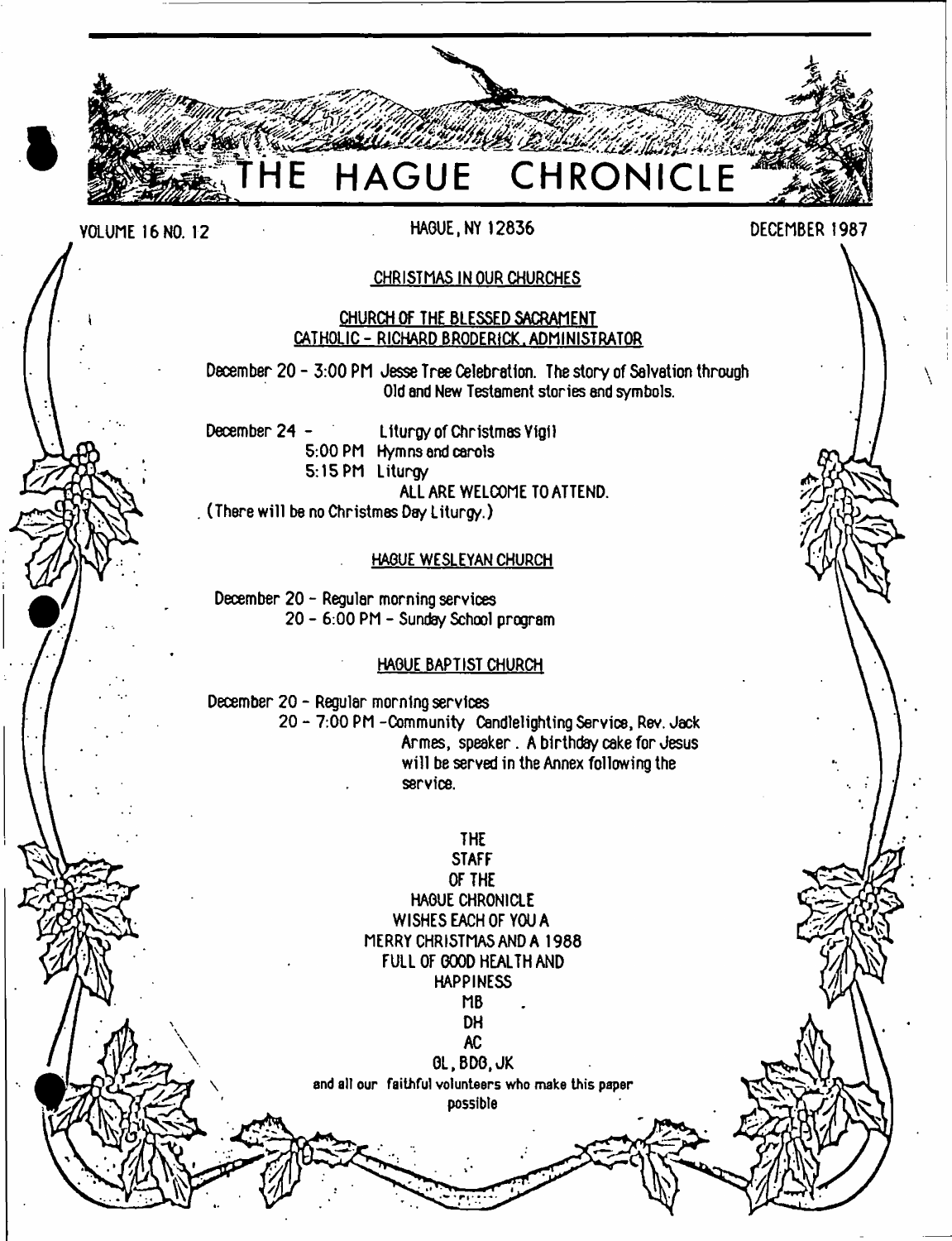#### HVFD NEWS

The Hague Volunteer Fire Department is pleased to announce its decision to purchase a new pumper/tanker truck. After analyzing the general condition and age of existing trucks (the newest being a 1970 Bean pumper), it was deemed the best choice to look into purchasing a new truck.

It is planned to use this new truck as a replacement for Hague's 339 pumper/t8nker rather than proceed with expensive repair work needed. Projected needs for fire service were used in designing this new truck so that it will remain serviceable for thirty years.

After exhaustive research in seeking out different companies and suitable style trucks, it was decided to contract with the Pierce Company of Wisconsin. This truck hss been designed from the chassis up with the specific needs and usage of the HYFD in mind The Pierce Company has worked closely with us in designing this truck end we feel offers the best quality vehicle available.

The design of this truck snd its unique serviceability to the Hague community would have been impossible without the guidance of Mr. Richard Frasier. With his expertise, the HVFD was able to design each operating system on this truck to the specific needs of the fire service in the Hague area. The truck itself is a 1500 OPM pumper/tanker powered by a 400 HP Caterpillar diesel engine with a 500 gallon tank capapcity. The engine and transmission combination is deisigned for maximum speed and power efficiency coupled with high volume tank end pumping capability. All this adds up to more efficient, safer fire service to the Hague community well into the next century.

We are indebted to the effort of the committee that researched the needs of the community and designed the truck to meet those needs. Thanks to Tom Stull, Jim Young, George Hanna, Blackie Fitzgerald, John Breitenbach, Sr., Diane Frasier snd Dick Frasier. Also, a special thanks to Richard Bolton for his support of the HYFD in this effort

The HVFD responded to one call in November that required dispatching one pumper and one pumper/tanker end 15 man hours to complete extinguishment and cleanup. A note of caution on this incident. It was determined that combustible material in the pick-up bed of the vehicle ignited when the driver threw a lit cigarette from the window..

Extreme care should be taken when disposing of smoking materiel. If you are compelled to throw butts out of vehicles, please make sure they are extinguished. This will at least insure protection from forest and brush fires as well as your own vehicle.

The HVFD ambulance corps answered 5 calls requiring 15 man hours totalling 46 miles.

As we move into a new year, we wish to remind everyone that the HVCFD is continually seeking volunteer help. Being a volunteer organization, it is important to spread tasks around as much as possible. Tasks cover a wide range of skills end duties. Fire fighting and medical service, although the most visible, are certainly not the exclusive tasks of such an organization. Many people and skills are needed to suport these services and no one is less important than the others. If ANYONE is seriously interested in suppporting our community service, please don't hesitate to ask how you mey help. Any assistance is needed and appreciated.

Finally, all of us In the HVFD wish ell of you happy, healthy and safe Holidays.

MERRY CHRISTMAS AND HAPPY NEW YEAR

# AMERICAN LEGION

Next regular meeting of Hague Post w ill be held at the Legion Home on Wednesday, January 6 at 7:30 PM. Paid membership for 1988 stands at a record 71. Tony Mazzotte of Tony's Ti Sports was the winner of our Thanksgiving raffle, and he very generously returned the money portion of his winnings to the post, which in turn has voted to donate \$20 to each of our three local churches to be used at their discretion for charitable purposes.

### HAGUE SENIOR CITIZENS CLUB

The Hague Senior Citizens Club will be meeting at Eddie's Restaurant on Wednesday, December 16 at 12 noon for a Christmas luncheon which will take the place of our regular Dec. meeting Each guest w ill bring a small gift priced up to \$2.00 for the gift table. If you haven't signed up  $-$  we can add one or two more. Call Oeorgina Lindquist at 543-6095 no later than Tuesday ( 15th) by 12 noon.



**t**

**#**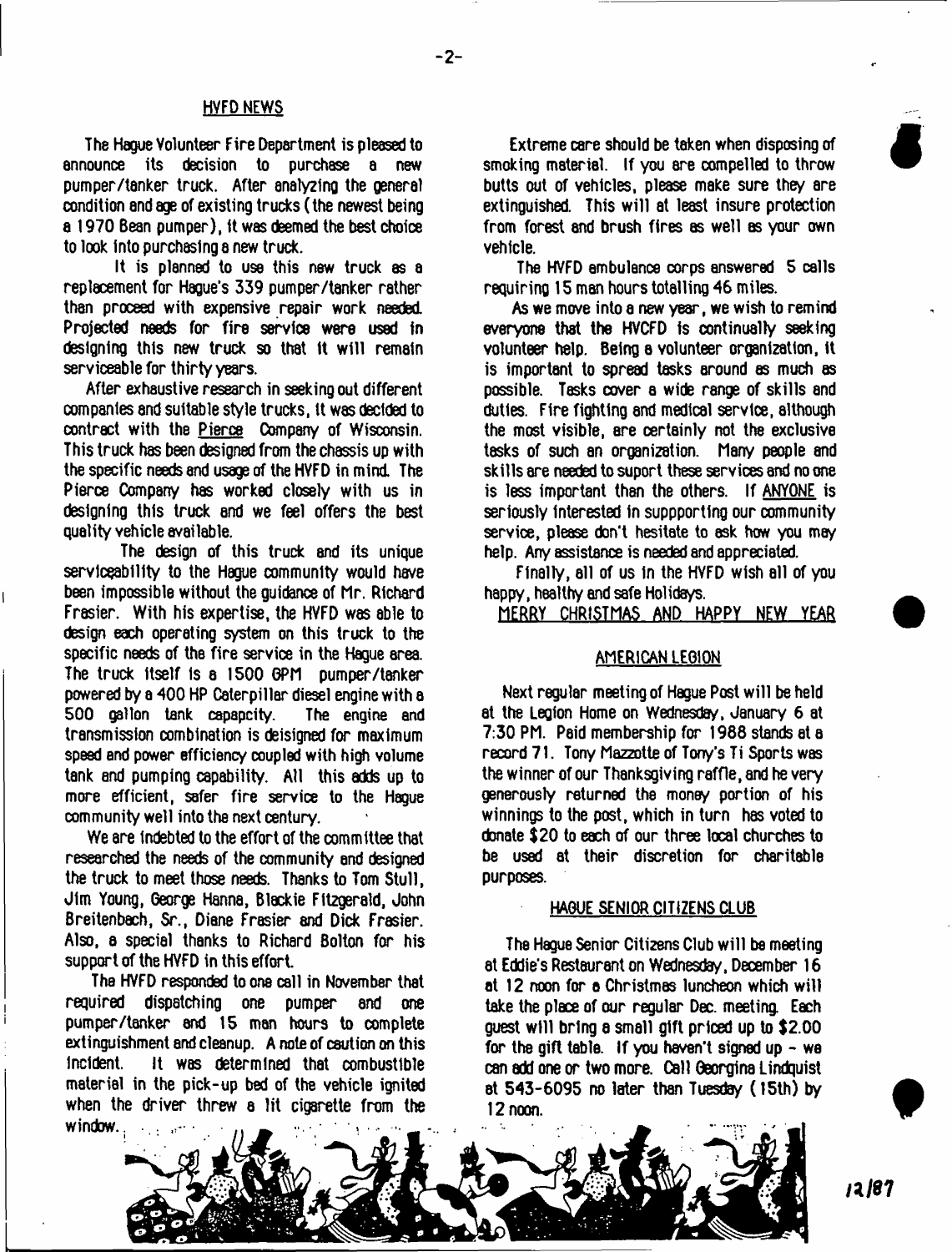# **ZONINO BOARD Of APPEALS- Nov. 19. 1987**

 $-3-$ 

David Martucci is the new chairman of the Zoning Board of Appeals and presided at the November meeting.

As reported last month, the Ambra variance  $*10.87$  was not denied but changed from a use variance to an area variance and discussed again at this meeting. Since only 4 votes were available (F. Fowler abstaining), the result of discussion was to resubmit it to the County Planning Boerd with all additional information.

Claudia Brignole again came before the board for permission to move an additional cottage from Hague Commons to her Busy Bee Trailer Park. The application was accepted by motion and public hearing has been set for January 17 at 7 PM in the Town Hall.

The 9.020 revision for our 2oning code was discussed with the question "should all commercial structures be included in this conversion?" receiving attention. The need for a tighter definition of "accessory structure" was also noted., Shoreline lots (minimum) and off shore access were also mentioned.

#### PARK COMMISSION MEETING - Dec. 1. 1987

On December 1, 1987 a meeting was held by the Park Commission at which the topic of discussion was the proposed Gazebo to be placed at the Town Park.

The Gazebo Committee (K. Santeniello, chairman), T. James and S. Priore, presented a very comprehensive plan for financing and developing the project. A separate article pertaining exclusively to the Gazebo plan can be read on page 5 of this issue.)

Resident input is important and can be given at any of the meetings held on this project, (or any other), but you must be there to be heard. You may also give your thoughts to any member of the committee or town board. 'An announcement of the meetings are made in the Hague Chronicle and Times of Ti. Don't wait until the decisions have been made to voice your opinion.

NEXT MEETING OF THE GAZEBO COMMITTEE WILL BE HELD ON DECEMBER 16 at 7:30 PM AT THE TOWN



# TOWN BOARD MEETING - 12/8/87

When Supervisor Richard Bolton opened the floor to members of the audience, Mr. Rudolph Meola requested more information on the proposed gazebo. An informational meeting for the public was set for Wednesday, December 16 at 7:30 PM. Robert Joy, architect will prepare a feasibility study which should satisfy the various questions people might have on the project.

In letters of communication the Dept, of Public Works informs us that the bridge leading onto the former school property is structurally sound but needs some m inor repairs.

The Dept, of Equalization and Assessment says a new completion date has not been decided upon. David Martucci, assessor, says our residential' assessments have been completed and he is working on building permits. These will be completed by the spring deadline but says there are twice as many permits as this time last year.

Cablevision tells us that there will be rale of adjustment in basic cable of \$ 1 starting in January.

Burial of scrap metal or storage is allowed, E neon tells us.

Surveys of the Ticonderoga District School-owned properties in Hague will be undertaken by Martin Thompson, surveyor, and sent to the Ti School District. The town is aiming at a return to our town of these properties (ballfield, etc.).

Association of Towns convention on Feb. 14-17 in New York City. A chartered bus will provide transportation and a \$30 deposit required for each official attending.

Supervisor Bolton commended our park caretaker, Elwin Monroe, for the beautiful decorations and decorated trees on display. Everyone at the meeting agreed he has outdone himself this year.

There are 17 members on the Environment Quality Bond Act II Advisory Committee. Two of these are Hague residents, Supervisor Dick Bolton and Laura Meade. This committee works with the state officials who acquire land for the state from private sources.

In new business our Winter Carnival Committee is again hard at work and will have an ad brochure. developed soon. (Cont. on p. 4)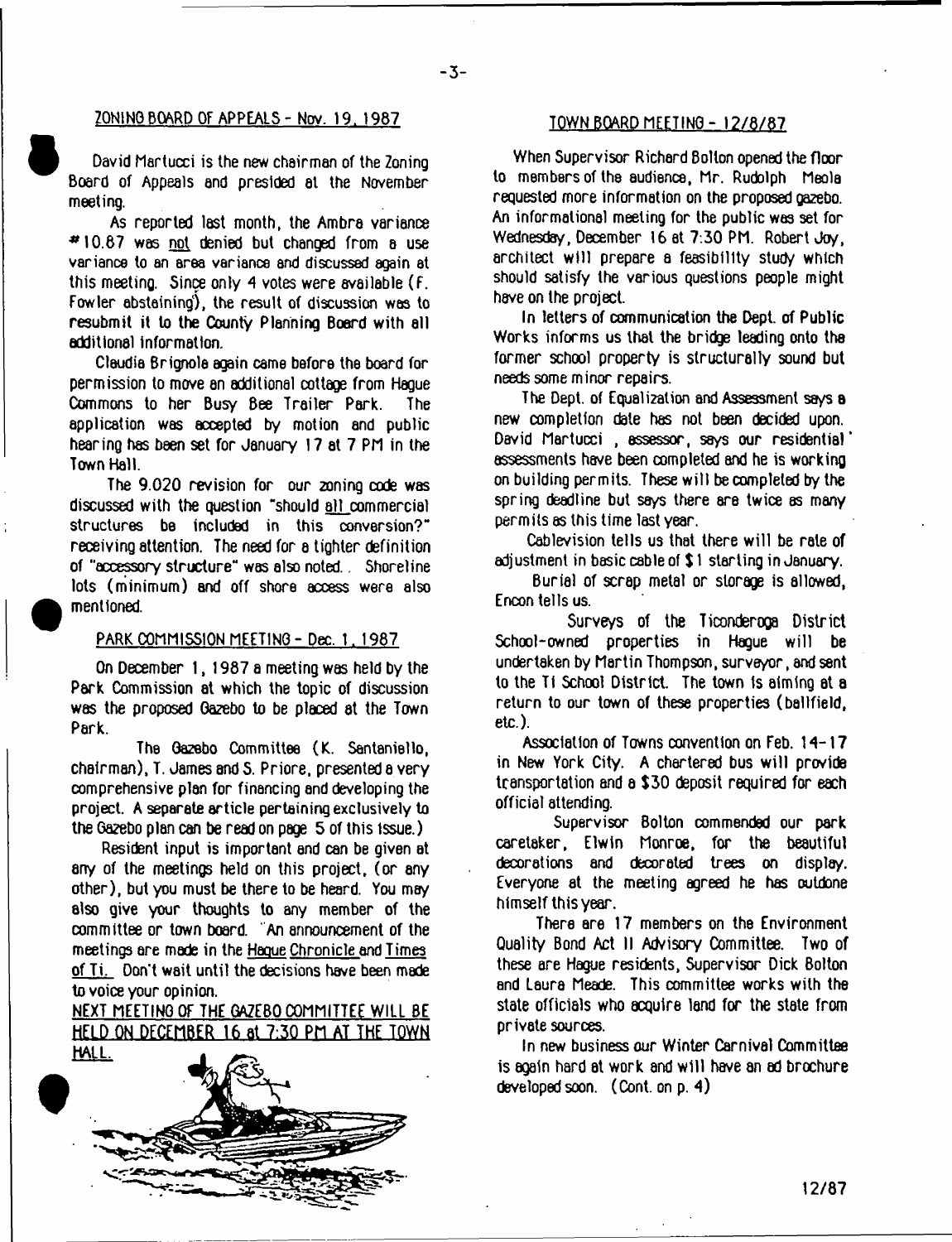(Town Board Cont)

With Bob Flack as chairman of the commission to oversee the new Lake George Lew, a meeting on Dec. 10 will be held to draw up rules and regulations for implementing the law. This, one hopes, w ill be a new era for the problems that have developed end those still developing on our "Queen of Lakes".

Improvements are taking place at Rogers Rock Cross Country Ski Trail (Campsite). Extra lights, etc. are among these improvements. Night skiing just like last year. All we need is snow.

Terrace Road will be kept open this year at the request of Mr. & Mrs. Chase who w ill winter here.

Our new school lax committee is hard at work trying to prove school assessments are not equitable with those of Ti. This tax problem may go to a class action suit. People in Hague feel they ere being treated unfairly.

Resolution \*29 to grant an extra holiday (George Washington's birthday, a floating holiday) and to amend the Employees Guide to read "6 days off" was carried unanimously.

Supervisor Bolton and Asst. Supv. Frasier have started looking into the possibility of a new town hall. Space is desperately needed. A Lincoln Log type of building is being considered since it blends so well in our community. An architect w ill be employed for a full feasibility study- Needs assessments will be undertaken and at the upcoming meetings we can give our ideas. Again, to be heard, we must be at the meetings.

Resolution \*30 was carried unanimously. This will allow the town to legally cover the abandonment and dedication of a portion of the Shattuck land on Shattuck-Robbins Rd.

Supervisor Bolton recommended that at the county committee meetings attendance by the general public would be a great help to the members. Just as at our town meetings - input from the general public is important.

Tourism and Industrial Promotion is hoping to develop a package for hunting.

Warren County is down to three firms in their search for a company with a good proposal for landfill closing at a cost less than prohibitive. The county w ill choose the engineering firm , pay the bill for this plan, but assess each town for its share. Our payment w ill be approximately \$28,000. Bear in mind that this does not include closing expenditures. Those are additional and expensive.

# HAGUE PLANNING BOARD 12/3/87

The Board continued its discussion of the proposed revisions to Section 9.020 dealing with Conversion of Certain Existing Uses and added a change to the definition of "Accessory Structure" and added some proposed changes to Minimum Shoreline Frontages end Lots. It was also felt that Section 8.020, dealing with Gifts, Devices and Inheritances should be reviewed 8S to wording so that the intent of this Section is more clearly understandable. Prior to sny final changes in the Zoning Ordinance, the proposed changes to the text would have to be made public and a Public Hearing held. APA approval would also be required.

Under new business, the Board listened to a presentation by E. Gilbert Barker for a proposed Class A major Regional Subdivision containing a maximum of 101 lots on 380+ acres located to the west of Rt. 9N in the area known as Indian Kettles. The area is zoned OC I which requires a minimum lot si2e of 2.9 acres per building lot. The proposed subdivision has been named "The Views at Hague", since it contains 2 ridges, one with an elevation of 900' and the other ridge varying from 800' to 1,000' above sea level. (Mr. Barker stated that Lake George is 300' above sea level.) 12 to 15 lots would have nearly a 180 degree view of Lake George, while others would have views of mountains, woods and/or other scenic vistas. Mr. Barker has also submitted his application to the APA.

#### MICHAEL DELARM FINDS GIRL SCOUT BALLOON

On November 23 Michael DeLarm was hunting on the far side of Wintergreen Lake in West Hague when he spotted a white balloon snagged about 8 feet off the ground in a pine tree. His curiosity caused him to climb the tree and retrieve the balloon, which had a 'baggie' attached. Opening the 'baggie', he discovered a note from a Girl Scout saying the balloon had been reteased on March 12, 1987 from the community of Greece, near Rochester. NY on the shore of Lake Ontario.

On that day. AROUND THE WORLD, young and old Girl Scouts celebrated the 75th anniversary of Girl Scouting. The note from Sarah Masseth of Troop 341 of the Girl Scouts of Genessee Valley said, "We want to share with the world our 75th year of Girl Scouting. Today, March 12, 1987, is our promise day around the world. "On my honor I will try to serve God and my country, to help people at all times and to live by the Girl Scout Law." The balloon had traveled approximately 180 miles over land and water ('as the crow flies'), had endured the

**t**



perfectly preserved when Mike opened the "baggie\* Never underestimate the power of a Girl Scout.

weather for 256 days during sun, rain and snow and was

..i. Meade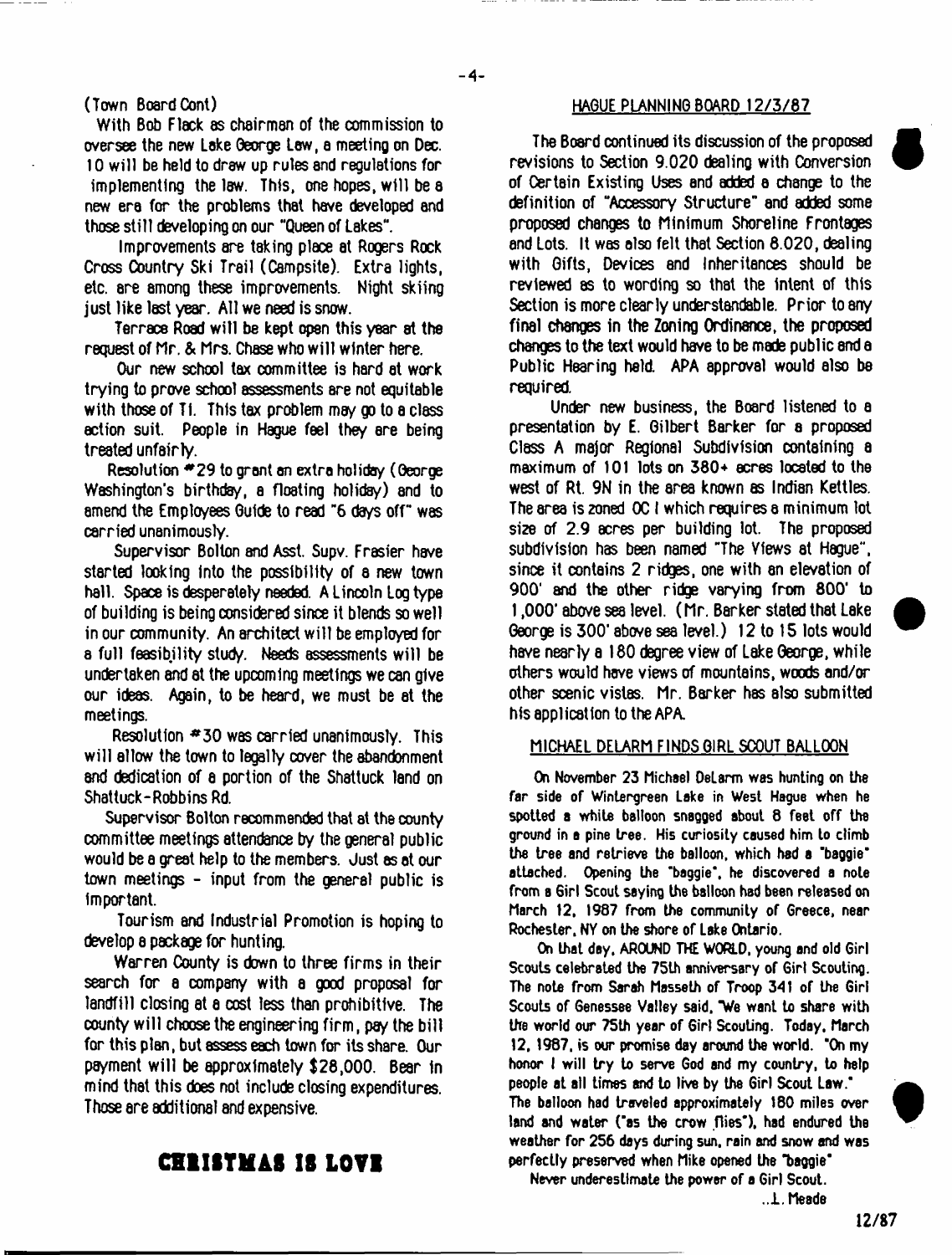### SOMETHING NEW IN TOWN

As was mentioned in last month's edition of The Hague CHronicle. town residents and visitors can expect to see something new at the Town Perk in the near future, possibly even next summer. The Chamber of Commerce, working jointly with the Town Board and Town Perk Commission, Is taking the initial steps to plan a gazebo for the center of the Park. A Ga2ebo Committee of three, Kathy Santaniello, Tom James and Steve Priore, is meeting on a regular basis, alone and Commission representatives, discussing design, funding, and many other details involving the project.

The idea of constructing a gazebo originated as the result of the Chamber's plans for a program of summer entertainment in the Park for 1988. If such a raised structure were located in the Park, the need for a stage for small shows, musical presentations, etc. would be met. The enthusiasm the idea has stirred thus far seems to indicate a general readiness on the part of residents to include a quaint structure such as this in the scheme of things the the center of town.

Desfgn selection will be made with the help of an ●<br>●<br><sup>**•**</sup><br>*†*  architect, who can best determine the appropriate size and style, taking into consideration the si2e of the park, surrounding architecture, and the uses proposed for the structure.

if all preliminary hurdles can be made by Spring of 1988, the Chamber and Town Board hope construction can be started and completed by early June. If this becomes an unreasonable expectation, construction would be delayed until Fall of '88.

Progress reports will be forthcoming each month in The Hague Chronicle.

### MLH SUBSTANCE ABUSE PREVENTION PROGRAM

The Moses Ludington Hospital Substance Abuse Prevention Program has begun to provide curriculum end counseling services within the Ticonderoga School District. Frances Griffis, the Program's school-based counselor, taught the prevention curriculum for three weeks to half of the Kindergarten Class and all of the fourth graders at the Elementary School. Mrs. Griffis will be available in the Ticonderoga district on Tuesdays to see the students and/or family members concerned about their own substance abuse or the substance abuse of someone close to them. She can be ^Bontacted through the Middle School Office in the  $^{\prime}$ morning from  $8 - 1:15$ , and in the High School from 11:45 through the 8nd of the day.

# CARNIVAL COMMITTEE LOOKING FOR SNOW PLOWERS

The Hague. Winter Carnival Committee recently approached several local snowplowing contractors by letter in hopes of finding someone to plow parts of North Pond beginning February 1, 1988, after any subsequent snowstorms, between then and the Carnival on February 13 and 14. On Carnival weekend, the contractor would have to be available on both Saturday and Sunday, but not necessarily present at the Pond at all times. If we missed someone by letter, please contact Kathy Santaniello or Dan Belden with your proposed expenses if you would be interested In this sort of venture.

### WINTER CARNIVAL COMMITTEE OEARINO UP .

The Hague Winter Carnival Committee has begun meeting regularly to plan for the 1988 Carnival, The dates this year will be February 13 and 14, and the main site for most events will be North Pond.

The Committee finds they could use more volunteers in the following areas: one or more announcers to stay on the PA system at the Pond to help announce for the ATV races and introduce other events; someone to run the 10-K footrace; someone to run the horseshoe competition; someone who might like to attempt to make an ice skating rink on one corner of North Pond; and someone to put on some activities at the Pond for younger children. Anyone interested in volunteering please contact Kathy Santaniello, 543-6441, or come to one of our meetings. It would not be necessory for a volunteer to continue to attend all our meetings; just present your Idea or plan and let us know if you need help, materials, etc.

This year the Carnival Committee will be selling advertising space for another Denton flyer to be included in The Times of Ti in early February. Our letter explaining ad si2es and rates will be sent out very soon. The Committee w ill hope to hear as soon as possible from those expressing support for the Carnival by taking out ad space and from those interested in physically helping with the Carnival.

February is not very far away.

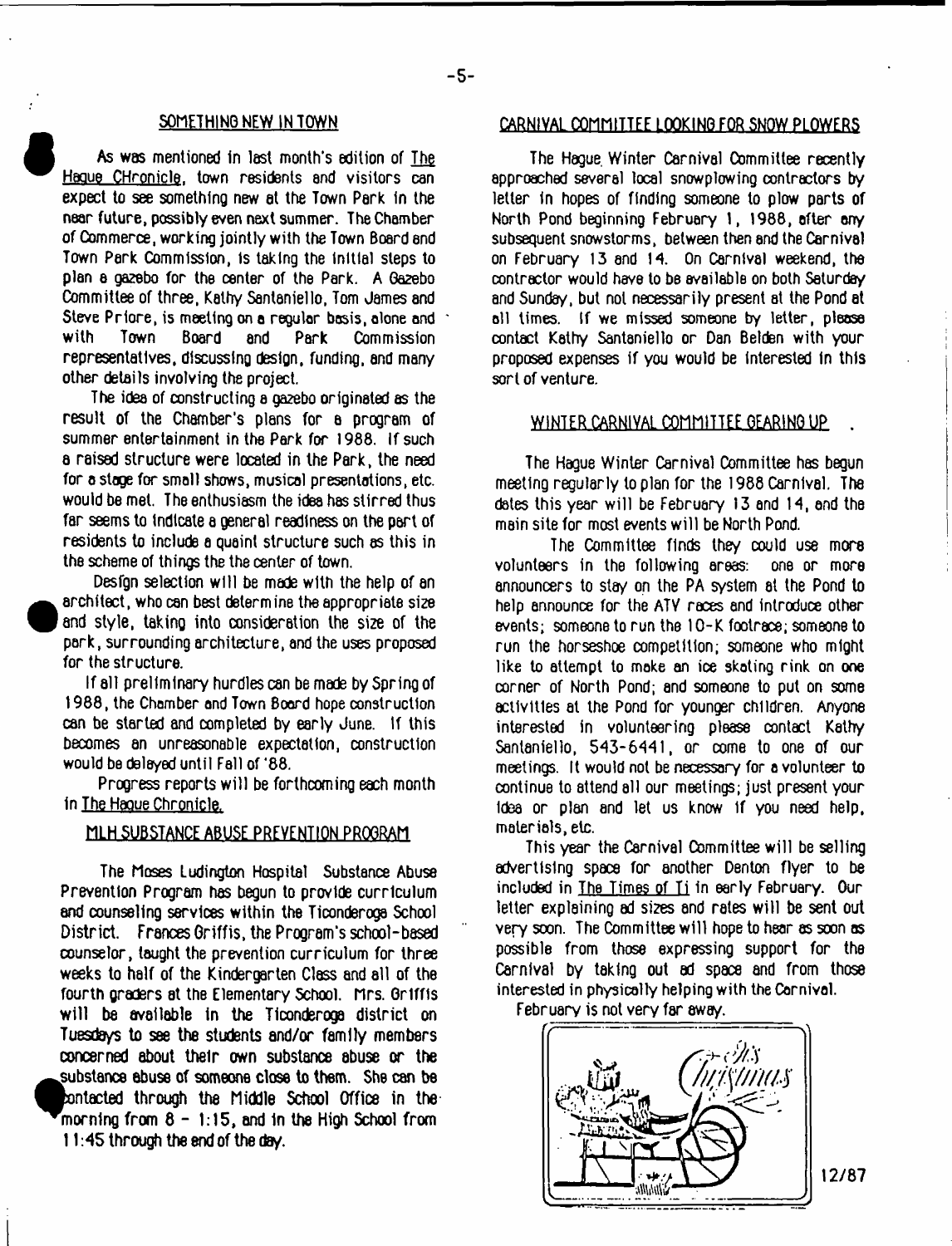# SILVER BAY ASSOCIATION

This is the second in a series of articles by Laura Meade acquainting our readers with The Silver Bay Association.

At the Silver Bay Association, Phase I of a Campaign for the 80's has resulted in improvements to many facilities, greatly enhancing the center's ability to serve groups which meet there.

The most notable of these is the construction of a new dining room end kitchen which can serve over 500 people. The dining area can also be used as a meeting room. A new breezeway provides sheltered access to the Inn, where one can see the transformation of the old dining room Into a lounge, a place that can be used for relaxation, meetings or other functions. A new elevator in the Inn makes it easier to gel one's luggage to the uupper floors. Also, increased safety provisions at the Inn have been effected.

The second floor of the Service Building, up the hill behind the Inn, has been renovated end winterized to become the Brandenburg Administrative Building. A craft shop for summer use is above the offices. Renovation of the store building, now called the Luplon Center, has created an attractive ice cream parlor.

Other-renovations include uitlity upgrade at Morse Hall, new lighting and carpeting at Hepbron Hall, restored masonry and organ at Helen Hughes Chapel, refurbishing of Spruce Mountain Lodge as a family recreation center, enlargement and redecoration ofo the Wee Woozle House and repairs to the dock and diving board at the EMP's Recreation Center.

The Silver Bay Association Board of Trustees has decided that more renovations and restorations ore vital to preserve the uinlque buildings on the campus. With this in mind, they have launched Phase II of the capital development program with the the;me "Our Past is Our Future." Six historic facilities have been targeted to be upgraded. Acoording to Charles Luplon, campaign chairman, "The forces of nature and new needs make renovation of these buildings essential. We could ra2e them but we'd rather preserve them"

The proposed projects include:

- Refurbishing of the Inn lobby as a gracious complement to the Inn's historic architecture.
- Structural repairs to preserve the boathouse, one of the oldest buildings.
- Renovation of the second end third floor Inn rooms ( including fire safety improvements) to make them more suitable for increased use.
- Upgrading of Field Memorial Hall, Munn Hall and See Memorial Hall to better accommodate conference needs.
- Improvement of amenities on the third floor of the Inn.
- Relocation of the library to the Inn.
- Construction of a new housekeeping facility convenient to the Inn. deemed essential to provide more space and efficiency for the staff.

David F. McConaughy is President of the Board of Trustees of the Silver Bay Association, which includes 37 members plus four ex-officio members and three honorary members. In 1987 over 100 conferences enjcyed the Silver Bay campus, in all seasons of the year.

# HAGUE FISH AND GAME CLUB

Hague Fish and Game Club will hold its annual Christmas party on Friday, December 18 at 6 PM at the clubhouse. Bring a covered dish 8nd a gift for exchange. All club members and their families are invited to attend.

Regular meeting will be held on December 15 at 7:30 PM at the clubhouse.



#### *CHRISTMAS THOUGHTS*

*Let us keep Christmas, its meaning never ends ..the time ofyear to wish happiness and good w ill to friends and loved ones, near and far...the time to share the joys of the past and the hopes of the future, and to remember at! wa have to be thankful for. tf we can do th/s for a day, why not forever ? Let us keep the true sp irit of Christmas Today, tomorrow and always*.. *Anonymous*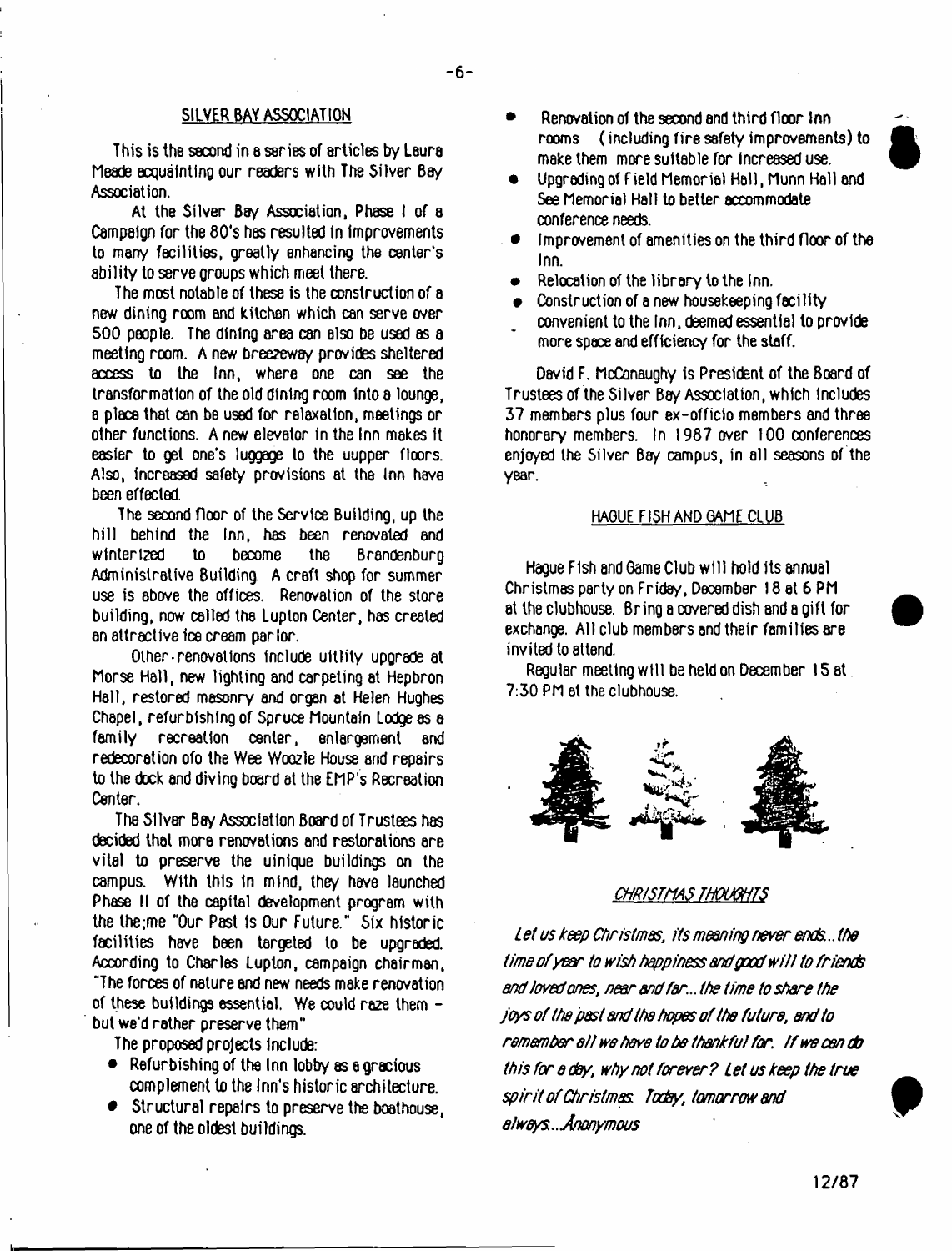# **SOUNDINGS**

- 7-

BORN - A boy, Ryan Lawrence, to Bobbi (Bryant) and David Taylor on November 16 in Winston-Salem, NO. Shirley and Bob Bryant, Pine Cove Road, Hague, are the proud grandparents.

MARRIED - Bethany Wells, daughter of Agnes Wstts and Walter Wells, to Jerry Lang, son of Marvin and Jennie Lang of Crown Point on November 28 at the United Methodist Church in Crown Point

DIED - Donald B. Robinson, Sr., 93, at the Utica Masonic Home in Utica, NY. He is survived by his son, Bruce, Pine Cove Rd, Hague and two grandsons.

DIED - Robert Q. Stockholm, 64, Friends Point, Hague, on December 8 at the Veterans Hospital in Albany. Surviving are his wife, Mildred, one son and five daughters.

RICHARD STORMER JR., an air pak officer with the Hague Volunteer Fire Dept, and DANIEL D. BELDEN, JR., a volunteer fireman, attended and successfully completed a "Breathing Apparatus Maintenance" course conducted by the Department of State, Office of Fire Prevention and Oontrol at the New York State Academy of Fire Science.

The following Hague students participated in the fall athletic program at Ti High School: Girls' Gymnastics - LIZ DeFRANCO Girls' Soccer - Amber Stull Cross Country - AIMEE LAPANN

# WILLY C'S NOV/DEC 1987 WEATHER NOTES

Last Issue we reported on the early Nov. weather with the high of 70® on the 4th. That was not exceeded during the remainder of the month. However, the low of  $23<sup>°</sup>$  on the 6th was eclipsed on Nov. 21 when we hit a low of 12® lake side with the high for that day only 18®, backed by a 26 MPH north-northeast breeze. Mountain top, the low was an even  $0^\circ$  with a high of  $+8^\circ$ . The cloudy days reported last month continued to prevail for the balance of the month, so it seemed dreary, but in spite of this perception, we had some truly sparkling days on the 1st, 2nd, 6th, 12th, 15th, 16th and 22nd, so it really wasn't as gloomy as one might

**t**

think. Precipitation for the month was very light with 1.65 inches of rain and 1-1/4" of snow. Better than half of the rainfall came on the 29th and 30th. Highest wind gust, 40 MPH on the 10th. We lost another 1 hr. and 4 min. of daylight for the month. As you can see from the sbove, Nov. was a typical northeast weather month. We had something for everyone, and if you didn't like the weather at any particular moment one had only to wait a few moments when something else, possibly more to your liking would be served up.

Dec. has had even less sunshine, but again very little precipitation. One inch of snow on the 5th and 6th, all now gone. Temperature at 1PM on the 10th was 45®, the air temperature 46® so you can see even with those cold days, over 811 we are having a mild fall. Remember last month the water temperature was 48®, so only a 3® loss month to month.

Just before Christmas, on the 21 st, we reach the winter solstice; and then Christmas Day when, after a brief period, the days w ill begin to lengthen at both ends. We can then look to the hope of the new year nineteen eighty snd eight. In spite of what we read, there is much to be optimistic about. May the new year find each of you in good health, and may love, joy, peace and hope enter into each of your lives during every day of what we hope will be the best year of your life.

#### HUD PROGRAM

Robert Hickey, Dept, of Planning, is still looking for applications from residents of the West Hague-Graphite area who need repairs to their property under County guidelines.

He recommends you-fill out an application and let his committee decide your eligibility.

Applications are available at the Town Hall, or you can call Mr. Hickey at 761-6410.

#### SURPLUS FOOD DISTRIBUTION

Surplus food will be distributed between the hours of 1 GAM and 5PM on January 14 in the Town Hall.

#### WEE FOLKS CHRISTMAS PARTY

A Christmas party for all pre-school aged children will be held at the Town Hall on Monday, December 21 et 1:00 PM . Please bring e favorite toy for your child to play with (no exchange). Refreshments and fun w ill be provided. ..L.Meade